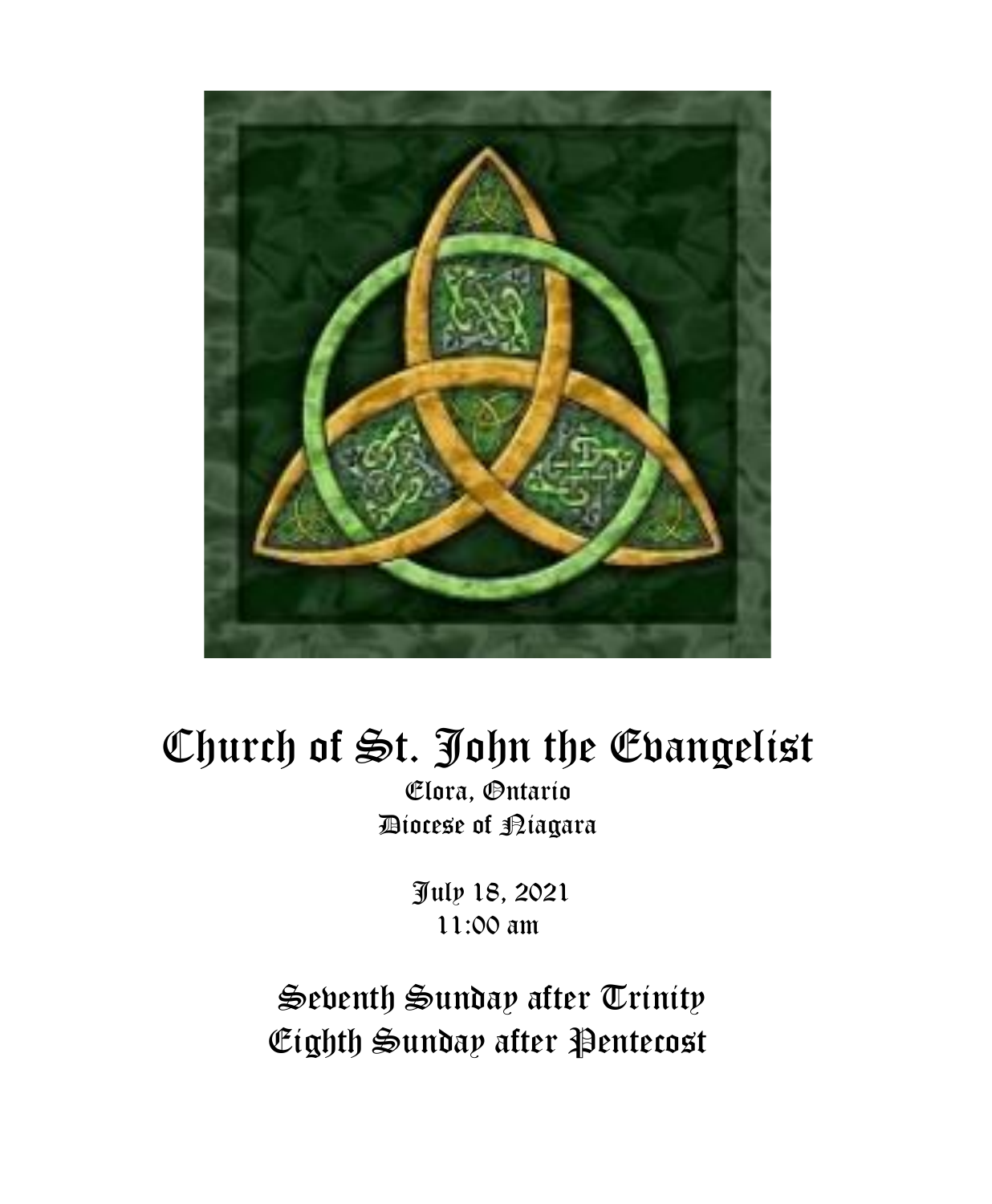## **Seventh Sunday after Trinity Manufary 18, 2021 Eighth Sunday after Pentecost**

#### **11:00 am Modified Holy Communion (BCP)**

*This service is live-streamed and created in compliance with Diocesan guidelines of having no more than ten people on site.* 

*We wish to acknowledge that we are on the land that, at time of contact, was held by the Attawandaron as an area of trade and ceremony between two rivers.*

*At various times the land was occupied by both Haudenosaunee from the south and Anishnaabe from the north. In more recent times the Huron Treaty gave rights to the Mississaugas of the Credit. May we who dwell on or visit this land also be good stewards and honour those who came before us.*

#### **Mass Setting Piccolomini Mass** W.A. Mozart

#### **THE COLLECT FOR PURITY**

#### *Singers remain standing*

*Celebrant:* ALMIGHTY God, unto whom all hearts be open, all desires known, and from whom no secrets are hid: Cleanse the thoughts of our hearts by the inspiration of thy Holy Spirit, that we may perfectly love thee, and worthily magnify thy holy Name; through Christ our Lord. **Amen.**

#### **SUMMARY OF THE LAW**

*Celebrant:* OUR Lord Jesus Christ said: Hear O Israel, The Lord our God is one Lord; and thou shalt love the Lord thy God with all thy heart, and with all thy soul, and with all thy mind, and with all thy strength. This is the first and great commandment. And the second is like unto it:

> Thou shalt love thy neighbour as thyself. On these two commandments hang all the Law and the Prophets.

*People:* **Lord, have mercy upon us, and write both these thy laws in our hearts, we beseech thee.**

#### **Kyrie** - Quartet

Lord, have mercy upon us. Christ, have mercy upon us. Lord, have mercy upon us.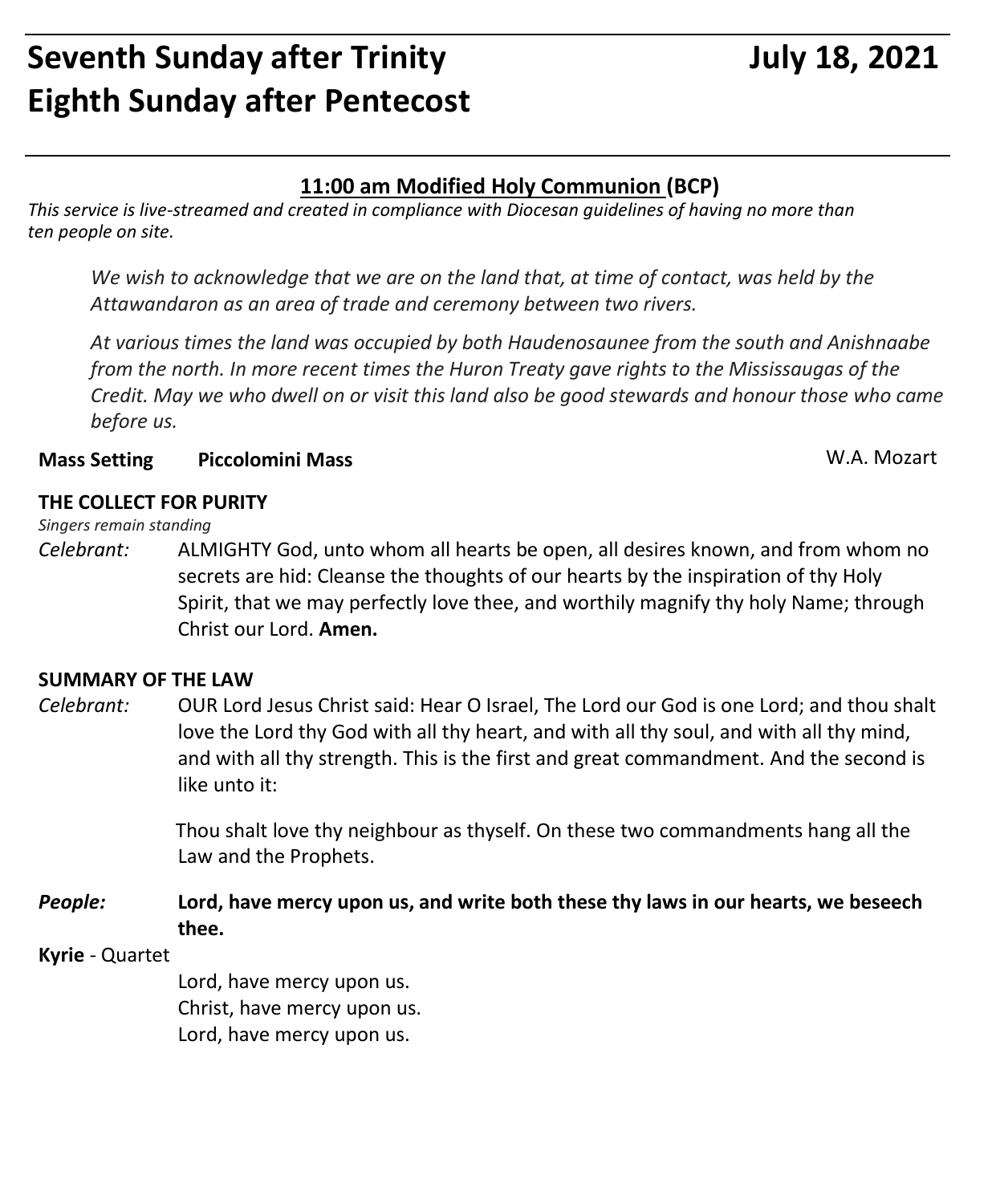#### **COLLECT**

*Celebrant:* Lord of all power and might, who art the author and giver of all good things: Graft in our hearts the love of thy Name, increase in us true religion, nourish us with all goodness and of thy great mercy keep us in the same; through Jesus Christ our Lord. *People:* **Amen.**

#### **A READING FROM THE LETTER OF PAUL TO THE EPHESIANS**

#### Ephesians 2.11-22

Remember that at one time you Gentiles by birth, called "the uncircumcision" by those who are called "the circumcision" - a physical circumcision made in the flesh by human hands - remember that you were at that time without Christ, being aliens from the commonwealth of Israel, and strangers to the covenants of promise, having no hope and without God in the world. But now in Christ Jesus you who once were far off have been brought near by the blood of Christ. For he is our peace; in his flesh he has made both groups into one and has broken down the dividing wall, that is, the hostility between us. He has abolished the law with its commandments and ordinances, that he might create in himself one new humanity in place of the two, thus making peace, and might reconcile both groups to God in one body through the cross, thus putting to death that hostility through it. So he came and proclaimed peace to you who were far off and peace to those who were near; for through him both of us have access in one Spirit to the Father. So then you are no longer strangers and aliens, but you are citizens with the saints and also members of the household of God, built upon the foundation of the apostles and prophets, with Christ Jesus himself as the cornerstone. In him the whole structure is joined together and grows into a holy temple in the Lord; in whom you also are built together spiritually into a dwelling place for God.

#### **Psalm 89.20-37** (said responsively) I have found David my servant; **with my holy oil have I anointed him.**

My hand will hold him fast **and my arm will make him strong.**

No enemy shall deceive him, **nor any wicked man bring him down.**

I shall make his dominion extend **from the Great Sea to the River.**

He will say to me, 'You are my Father, **my God, and the rock of my salvation.'**

I will make him my firstborn **and higher than the kings of the earth.**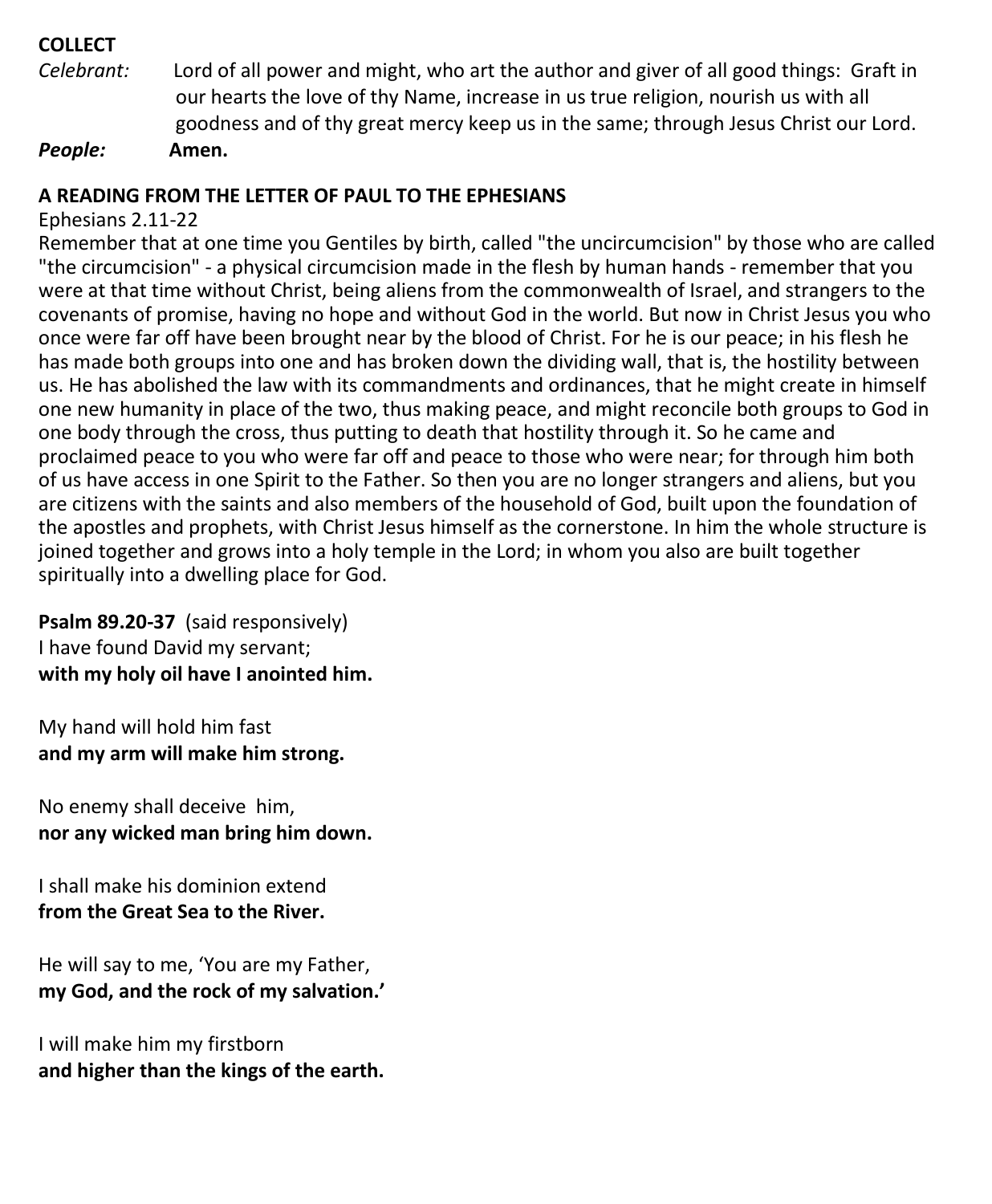I will keep my love for him for ever, **and my covenant will stand firm for him.**

I will establish his line for ever **and his throne as the days of heaven.**

If his children forsake my law **and do not walk according to my judgements;**

If they break my statutes **and do not keep my commandments;**

I will punish their transgressions with a rod **and their iniquities with the lash;**

But I will not take my love from him, **nor let my faithfulness prove false.**

I will not break my covenant, **nor change what has gone out of my lips.**

Once for all I have sworn by my holiness: 'I will not lie to David.

His line shall endure for ever **and his throne as the sun before me;**

It shall stand fast for evermore like the moon, **and abiding witness in the sky.'"**

Glory be to the Father, and to the Son, and to the Holy Ghost. **as it was at the beginning, is now, and ever shall be, world without end. Amen.**

- **GOSPEL Mark 6.30-34, 53-56**
- *Reader:*The Lord be with you.
- *People: And with thy spirit.*
- Reader: The Holy Gospel is written in the 6<sup>th</sup> chapter of the gospel according to Mark beginning at the 30<sup>th</sup> verse.

#### *People:* **Glory be to thee, O Lord.**

The apostles gathered around Jesus, and told him all that they had done and taught. He said to them, "Come away to a deserted place all by yourselves and rest a while." For many were coming and going, and they had no leisure even to eat. And they went away in the boat to a deserted place by themselves. Now many saw them going and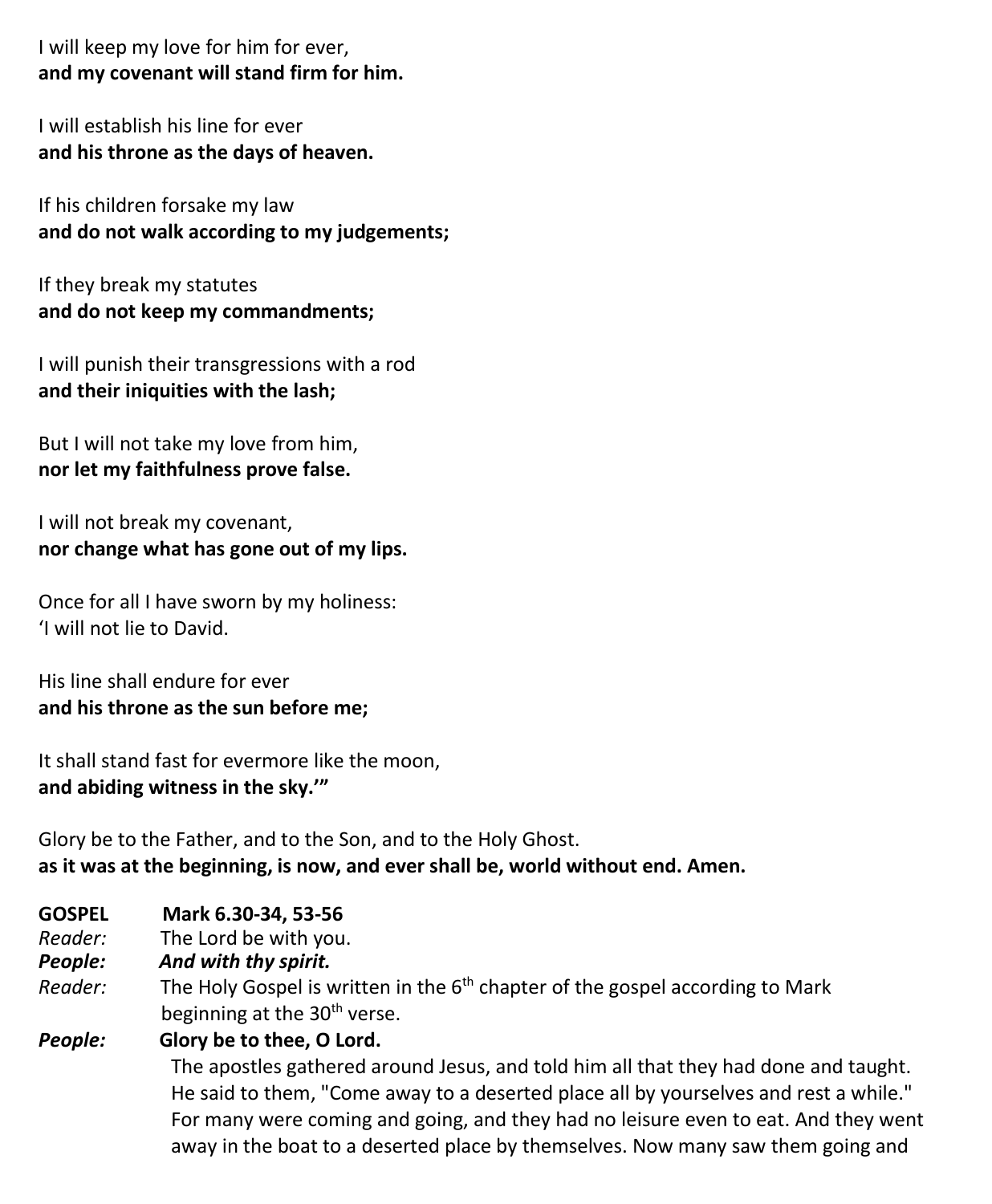recognized them, and they hurried there on foot from all the towns and arrived ahead of them. As he went ashore, he saw a great crowd; and he had compassion for them, because they were like sheep without a shepherd; and he began to teach them many things. When they had crossed over, they came to land at Gennesaret and moored the boat. When they got out of the boat, people at once recognized him, and rushed about that whole region and began to bring the sick on mats to wherever they heard he was. And wherever he went, into villages or cities or farms, they laid the sick in the marketplaces, and begged him that they might touch even the fringe of his cloak; and all who touched it were healed.

The Gospel of Christ.

#### *People:* **Praise be to thee, O Christ.**

#### **THE NICENE CREED**

**All: I BELIEVE in one God the Father Almighty, Maker of heaven and earth, and of all things visible and invisible:**

> **And in one Lord Jesus Christ, the only begotten Son of God, begotten of the Father before all worlds; God, of God; light, of light; very God, of very God; begotten, not made; being of one substance with the Father; through whom all things were made: who for us and for our salvation came down from heaven, and was incarnate by the Holy Ghost of the Virgin Mary, and was made man, and was crucified also for us under Pontius Pilate. He suffered and was buried, and the third day he rose again according to the Scriptures, and ascended into heaven, and sitteth on the right hand of the Father. And he shall come again with glory to judge both the quick and the dead: whose kingdom shall have no end.**

> **And I believe in the Holy Ghost, the Lord, the Giver of life, who proceedeth from the Father and the Son, who with the Father and the Son together is worshipped and glorified, who spake by the prophets. And I believe one, holy, catholic, and apostolic church. I acknowledge one baptism for the remission of sins. And I look for the resurrection of the dead, and the life of the world to come. Amen.**

#### **Hymn 547 The Lord's My Shepherd** (vv 1-5)

*The Lord's my Shepherd, I'll not want, He makes me down to lie In pastures green; he leadeth me The quiet waters by.*

*My soul he doth restore again; And me to walk doth make Within the paths of righteousness, Even for his own Name's sake.*

*Yea, t;hough I walk through death's dark vale, Yet will I fear none ill; For thou art with me; and thy rod And staff me comfort still.*

*My table thou hast furnished In presence of my foes; My head thou dost with oil anoint, And my cup overflows.*

*Goodness and mercy all my life Shall surely follow me; And in God's house for evermore My dwelling-place shall be.*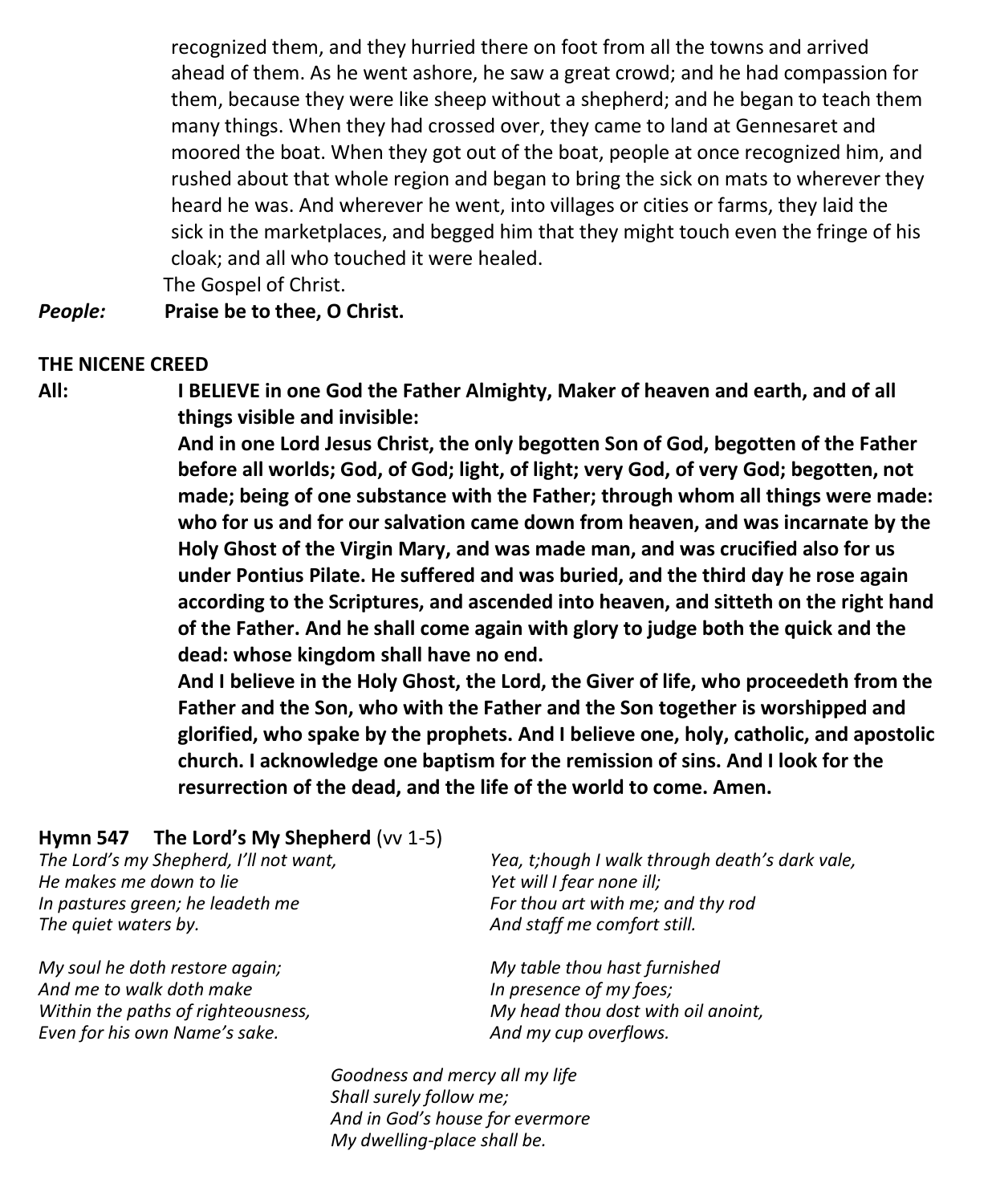#### **HOMILY** Dr. Wendy Fletcher

#### **Anthem O Thou, the Central Orb** Charles Wood

O Thou the central orb of righteous love, Pure beam of the most High, eternal Light of this our wintry world, *Thy radiance bright awakes new joy in faith, hope soars above.*

*Come, quickly come, and let Thy glory shine, gilding our darksome heaven with rays divine.*

Thy saints with holy luster round Thee move, as stars about Thy throne, set in the height of God's ordaining *counsel, as Thy sight gives measured grace to each, Thy power to prove.*

Let Thy bright beams disperse the gloom of sin, our nature all shall feel eternal day, in fellowship with Thee, *transforming day to souls erewhile unclean, now pure within.*

#### **PREPARATION OF THE GIFTS**

*During the Anthem the Celebrant prepared the elements for Communion.*

*"In everything do to others as you would have them do to you: for this is the law and the prophets." Matthew 7.12*

#### **INTERCESSIONS**

*(From the Synod of the Diocese of Rupert's Land, 2016)*

Let us pray for First Nations, Indigenous and Metis peoples of Canada. Let us pray for the church in Canada, in our diocese, and our ministry at St. John's. Let us pray for all who live here, and all who are in positions of power and authority. Let us pray for the work of reconciliation.

Almighty God, we pray for the gifts of your grace and your love which never gives up on us and is forever faithful. Inspire our minds with a vision of the reconciliation of your kingdom in this time and place.

#### **Hear us, O Christ.**

Touch our eyes, that we may see the sacredness of all creation. **Hear us, O Christ.**

Touch our ears that we may hear from every mouth of every peoples the hunger for hope and the stories of refreshment. **Hear us, O Christ.**

#### Touch our lips that we may speak of the beauty of every tongue and dialect proclaiming the wonderful works of God. **Hear us, O Christ.**

Touch our minds that we may witness to your Good News in our neighbourhoods, communities, and all parts of the world. **Hear us, O Christ.**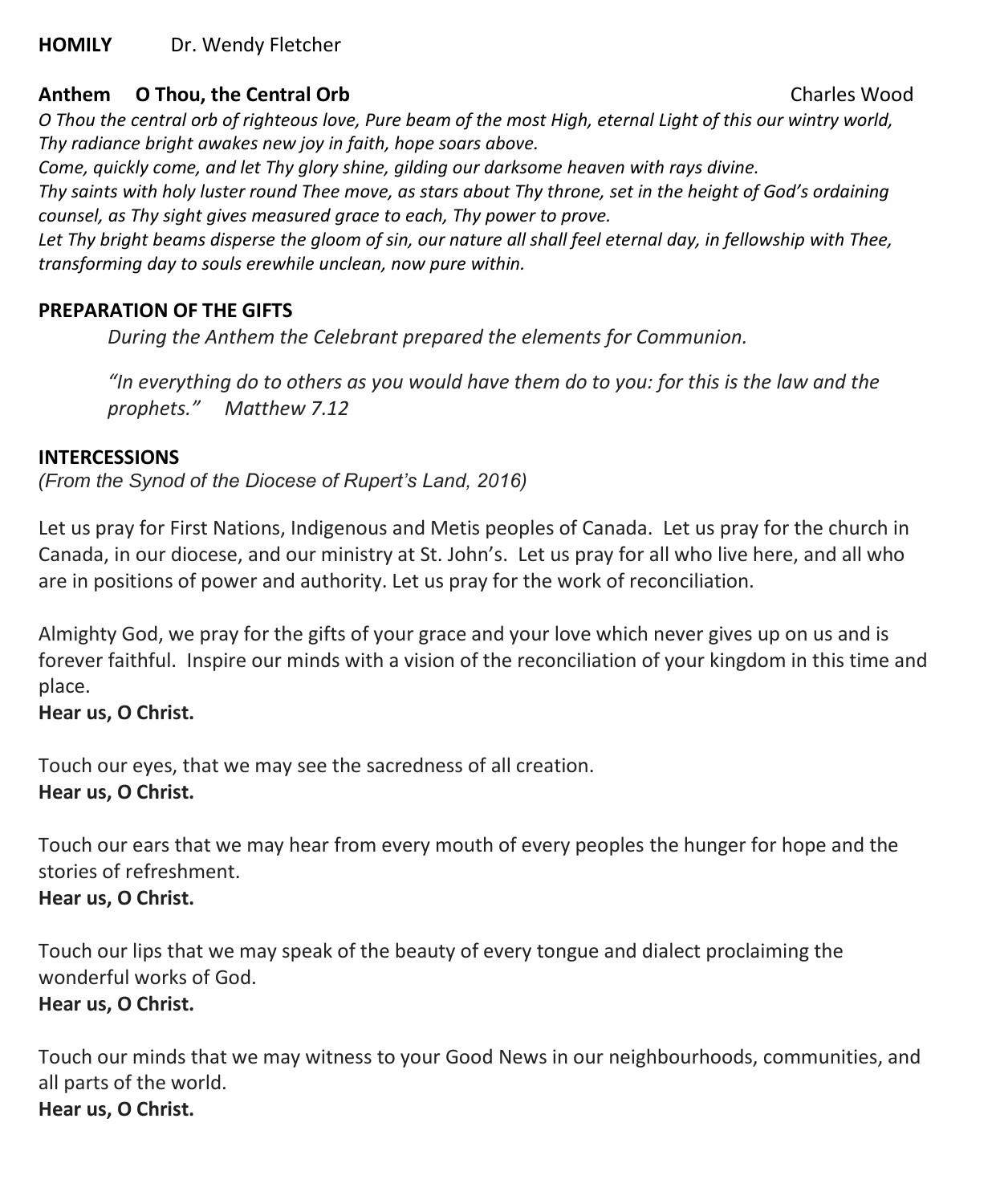Touch our hands, that we may forever shun violence and embrace the courageous work you call us to do.

#### **Hear us, O Christ.**

Touch our loved ones who live with illness, addiction, or distress……. that they might know the peace of your healing presence. **Hear us, O Christ.**

Touch those who live the journey of grief…..

and raise up to new life our loved ones who have died…..

That by your love they participate in your Son's resurrection and are surrounded by all of our ancestors in light.

#### **Hear us, O Christ.**

We offer these prayers from our hearts for Jesus Christ's sake, our only Mediator and Advocate, to whom, with thee and the Holy Spirit, be all honour and glory, world without end. **Amen.**

#### **CONFESSION AND ABSOLUTION**

*Leader:* YE that do truly and earnestly repent you of your sins, and are in love and charity with your neighbours, and intend to lead the new life, following the commandments of God, and walking from henceforth in his holy ways: draw near with faith, and take this holy sacrament to your comfort; and make your humble confession to Almighty God.

#### *Celebrant:* ALMIGHTY God,

- *All:* **Father of our Lord Jesus Christ, maker of all things, judge of all people: we acknowledge and confess our manifold sins and wickedness, which we from time to time most grievously have committed, by thought, word, and deed, against thy divine majesty. We do earnestly repent, and are heartily sorry for these our misdoings. Have mercy upon us, most merciful Father; for thy Son our Lord Jesus Christ's sake, forgive us all that is past; and grant that we may ever hereafter serve and please thee in newness of life, to the honour and glory of thy Name; through Jesus Christ our Lord. Amen.**
- *Celebrant:* ALMIGHTY God, our heavenly Father, who of his great mercy hath promised forgiveness of sins to all them that with hearty repentance and true faith turn unto him: have mercy upon you; pardon and deliver you from all your sins; confirm and strengthen you in all goodness; and bring you to everlasting life; through Jesus Christ our Lord.

*All:* **Amen.**

*Leader:* Hear what comfortable words our Saviour Christ saith unto all that truly turn to him: Come unto me all that labour and are heavy laden, and I will refresh you. - *Matthew 11:28*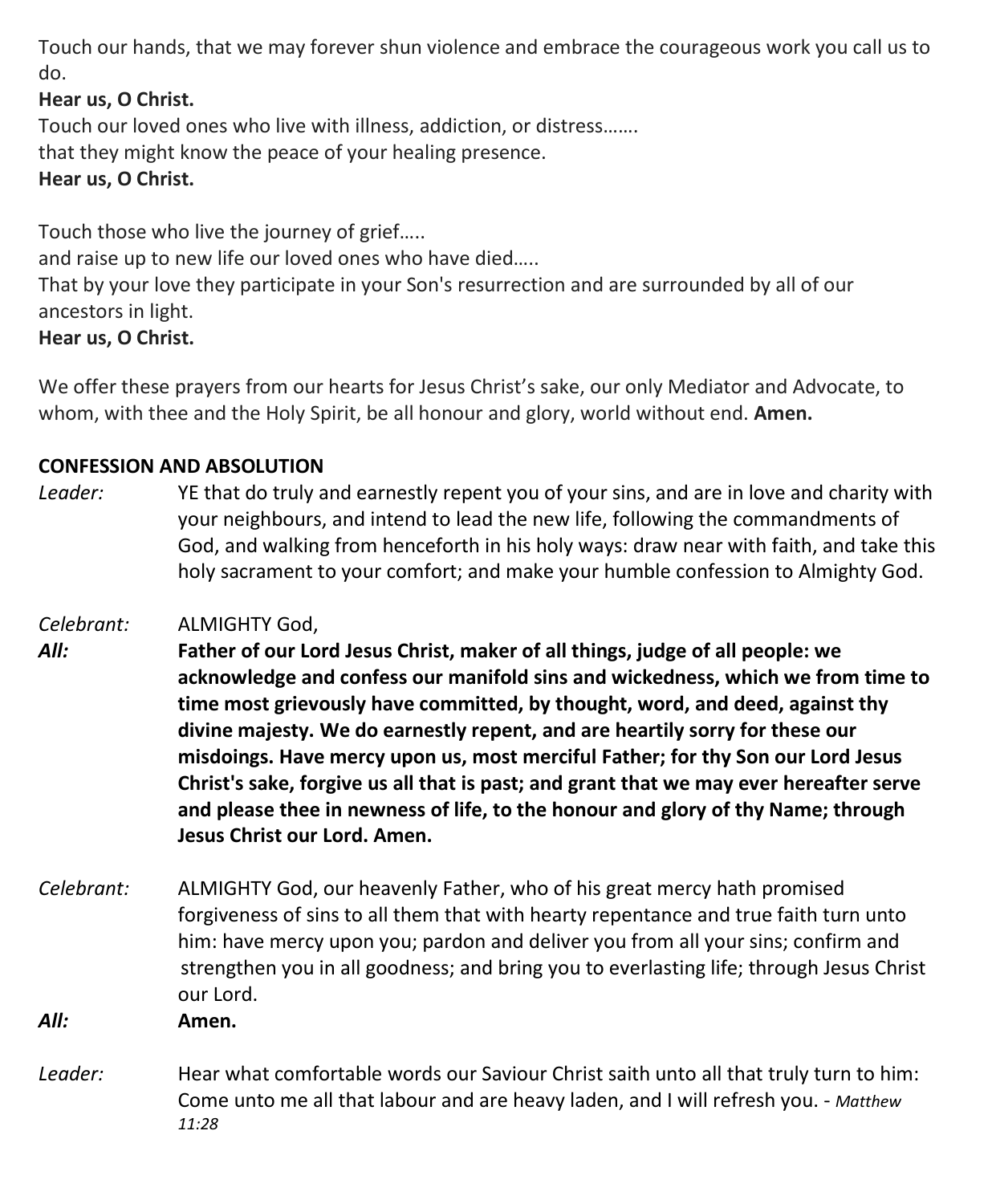God so loved the world, that he gave his only begotten Son, to the end that all that believe in him should not perish, but have eternal life. - *John 3:16.* Hear also what Saint Paul saith: This is a true saying, and worthy of all to be received, that Christ Jesus came into the world to save sinners. - *1 Timothy 1:15.* Hear also what Saint John saith. If any one sin, we have an Advocate with the Father, Jesus Christ the righteous; and he is the propitiation for our sins. - *1 St John 2:1, 2*.

#### **THANKSGIVING AND CONSECRATION**

*(Singer stand)*

- *Celebrant:* The Lord be with you;
- *Singers:* And with thy spirit.
- Celebrant: Lift up your hearts;
- *Singers:* We lift them up unto the Lord.
- Celebrant*:* Let us give thanks unto our Lord God;
- *Singers*: It is meet and right so to do.
- *Celebrant:* It is very meet, right, and our bounden duty, that we should at all times, and in all places, give thanks unto thee, O Lord, Holy Father, Almighty, Everlasting God, Creator and Preserver of all things.

Therefore with Angels and Archangels, and with the whole company of heaven, we laud and magnify thy glorious Name; evermore praising thee and saying:

*Quartet* Holy, Holy, Holy, Lord God of hosts, heaven and earth are full of thy glory. Glory be to thee, O Lord Most High. Blessed is he who cometh in the name of the Lord, Hosanna in the Highest.

#### **PRAYER OF CONSECRATION**

*Celebrant*: BLESSING and glory and thanksgiving be unto thee Almighty God, our heavenly Father, who of thy tender mercy didst give thine only Son Jesus Christ to take our nature upon him, and to suffer death upon the Cross for our redemption; who made there, by his one oblation of himself once offered, a full, perfect, and sufficient sacrifice, oblation, and satisfaction, for the sins of the whole world; and did institute, and in his holy Gospel command us to continue, a perpetual memorial of that his precious death, until his coming again.

> Hear us, O merciful Father, we most humbly beseech thee; and grant that we receiving these thy creatures of bread and wine, according to thy Son our Saviour Jesus Christ's holy institution, in remembrance of his death and passion, may be partakers of his most blessed Body and Blood; who, in the same night that he was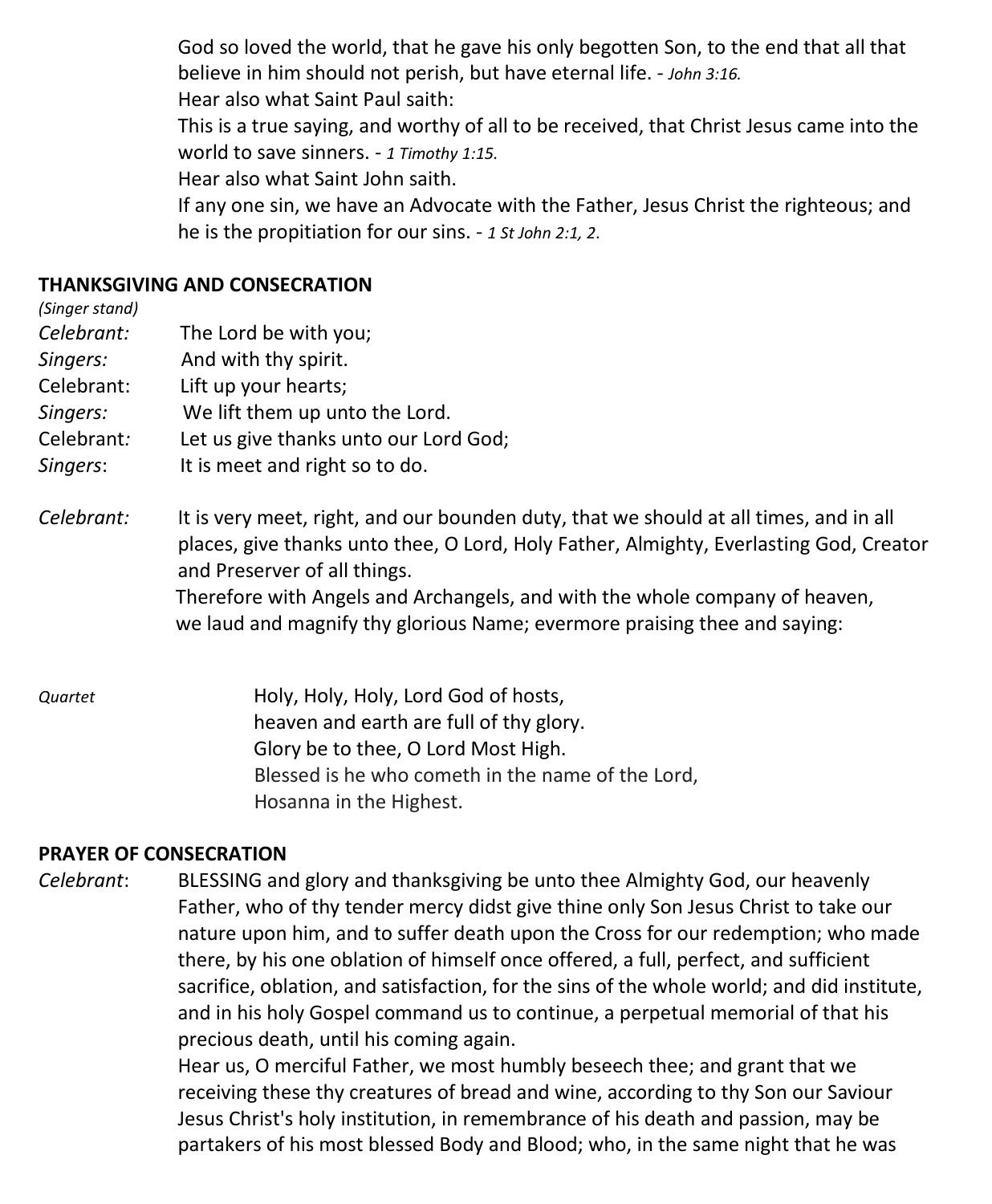|                    | betrayed, took Bread; and, when he had given thanks, he brake it; and gave it to his<br>disciples, saying, Take, eat; this is my Body which is given for you: Do this in                                                                                                                              |
|--------------------|-------------------------------------------------------------------------------------------------------------------------------------------------------------------------------------------------------------------------------------------------------------------------------------------------------|
|                    | remembrance of me.                                                                                                                                                                                                                                                                                    |
|                    | Likewise after supper he took the Cup; and, when he had given thanks, he gave it to<br>them, saying, Drink ye all, of this; for this is my Blood of the new Covenant, which is<br>shed for you and for many for the remission of sins: Do this, as oft as ye shall drink it,<br>in remembrance of me. |
| All:               | Amen.                                                                                                                                                                                                                                                                                                 |
| Celebrant:<br>All: | The peace of the Lord be always with you;<br>And with thy Spirit.                                                                                                                                                                                                                                     |

#### **Invitation to Spiritual Communion**

Celebrant: Dear friends, I invite you in this moment, wherever you may be, to receive Christ, in communion with the saints, and the gathering of God's people, unseen and yet present with us now. Many are made one.

*The following prayer is said by all during this prayer the elements may be elevated, in offering to the people.* Celebrant: We receive you Lord Jesus Christ.

**All: We welcome your presence in us, and together proclaim our love for you; with our hearts, minds, our souls and our strength, with the saints we worship you, with the angels we adore you, with your whole Church we proclaim your reign. Come to us, though many, and make us one in you. Amen.**

#### **Quartet Agnus Dei**

*The celebrant receives the sacrament on behalf of the entire community.*

#### *Prayer During Reception:*

Jesus, I believe that you are present with us in the sacrament of bread and wine. I love you and I desire your presence afresh in my life. Since I cannot now receive the bread and wine of the altar, *Come spiritually into my heart. I embrace you and unite myself to you; never let me be separated from you.*

*(Based on a prayer by St. Alphonsus Maria e'Liguori)*

#### **PRAYERS AFTER COMMUNION**

*Singer remain standing*

*Celebrant:* Let us pray.

**OUR Father who art in heaven, hallowed be thy name, thy kingdom come, thy will be done, on earth as it is in heaven. Give us this day our daily bread; and forgive us our trespasses, as we forgive them that trespass against us; and lead us not into temptation, but deliver us from evil. For thine is the kingdom, the power, and the**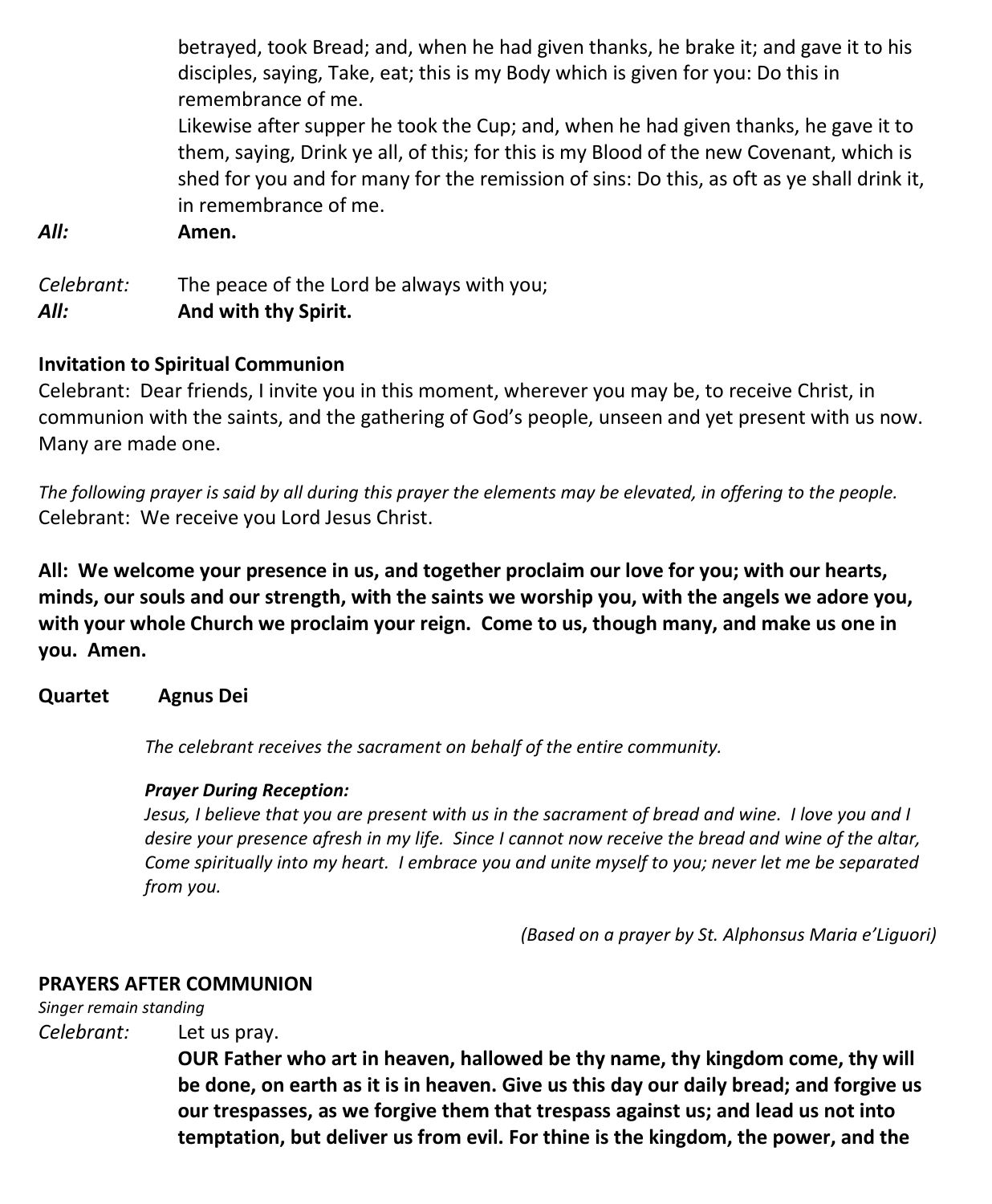**glory, for ever and ever. Amen.**

- *Celebrant:* Almighty and everliving God, we most heartily thank thee that thou dost graciously feed us, in these holy mysteries, with the spiritual food of the most precious body and blood of thy Son our saviour Jesus Christ; assuring us thereby of thy favour and goodness towards us; and that we are living members of his mystical body, which is the blessed company of all faithful people; and are also heirs through hope of thy everlasting kingdom.
- *All:* **And here we offer and present unto thee, O Lord, ourselves, our souls and bodies, to be a reasonable, holy, and living sacrifice unto thee. And although we are unworthy, yet we beseech thee to accept this our bounden duty and service, not weighing our merits, but pardoning our offences; through Jesus Christ our Lord, to whom, with thee and the Holy Ghost, be all honour and glory, world without end. Amen.**

**BLESSING**

**POSTLUDE** Music for the Elevation of the Host **Francois Couperin** 

*The flowers are given to the glory of God.*

*Contact Elaine Dightam if you would like to give flowers in memory of loved ones who have died, or in thanksgiving for an anniversary, birthday or event. You can contact Elaine at 519-843-5091*

| Readers          | Susan Edwards                                             |
|------------------|-----------------------------------------------------------|
| Quartet          | Janelle Santi, Heather Fleming, Lanny Fleming, Matt Oxley |
| Video Technician | Gerry Hill                                                |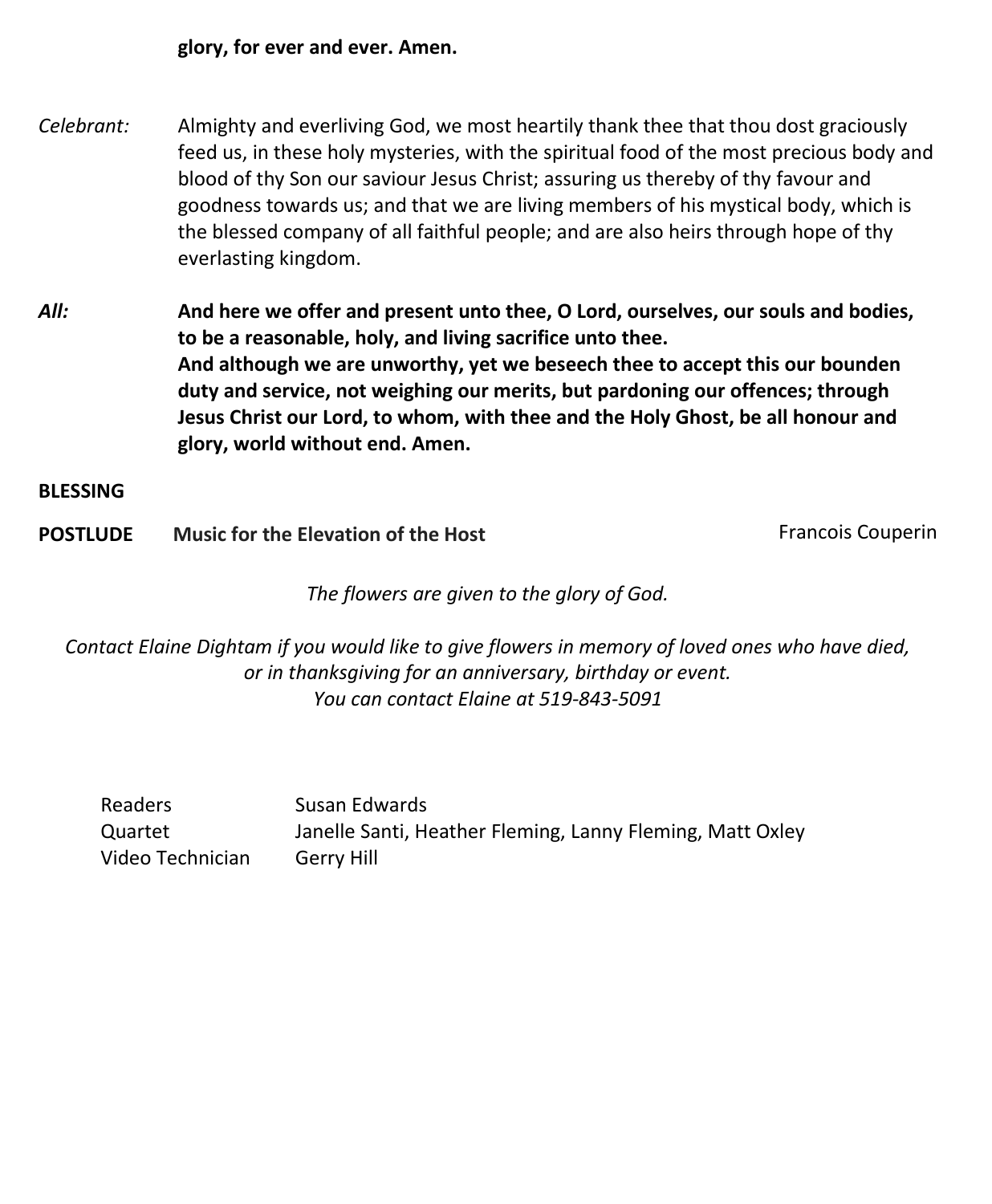### **Announcements for July 18, 2021**

#### **KEEPING IN TOUCH**

If you would like a copy of the Order of Service and text of the Sunday sermon delivered or mailed to you, please let us know.

#### **PASTORAL CARE**

If you know of someone in need of pastoral care or prayer, please call the Parish Center and leave a voicemail for one of the clergy or contact them by email.

#### **POPPY PROJECT**

To mark the centennial of the Poppy St John's is preparing an outdoor art installation for November. It will be made up of knitted and crocheted poppies cascading from the church tower.

If you would like to knit or crochet some poppies, the patterns and some kits with yarn are available outside the door of the Parish Centre. Please contact Barb Dunsmore for more information. You can see an article in the Wellington Advertiser this week about it all.

#### **PARISH CHOIR "UNPLUGGED"**

The past two weeks members of our Parish Choir have offered two online performances which you can enjoy on the St. John's YouTube Channel. It is an opportunity for them to perform outside of our regular sacred and liturgical repertoire, and make our presence known to the wider community. So far, these videos have reached over a thousand people. Thank you to Michael Cressman, Luke MacLean, Jerome Chang, Rebecca MacKay, and Christina Stelmacovich for their commitment to this project. Thank you to Judy Steers for the video and sound editing.

There will be more "Unplugged" performances coming in August and in the fall. Please give generously to the "Choir Fund" to support this work and our singers.

#### **SUMMER CELEBRATION**

We enjoyed meeting our Primate, Archbishop Linda Nicholls, last Sunday during online "Coffee Time" and having her as our guest preacher.

Today we welcome Dr. Wendy Fletcher, President and Vice Chancellor of Renison University College, as our guest preacher.

#### **RE-OPENING**

We have just received new diocesan guidelines for all churches in the Diocese of Niagara effective July 16. The Bishop has given permission for churches to re-open in limited capacity, but not before July 25. I will be meeting with the Wardens and Re-opening Team to learn when we can have things in place for welcoming people back to church safely. Stay tuned for more details.